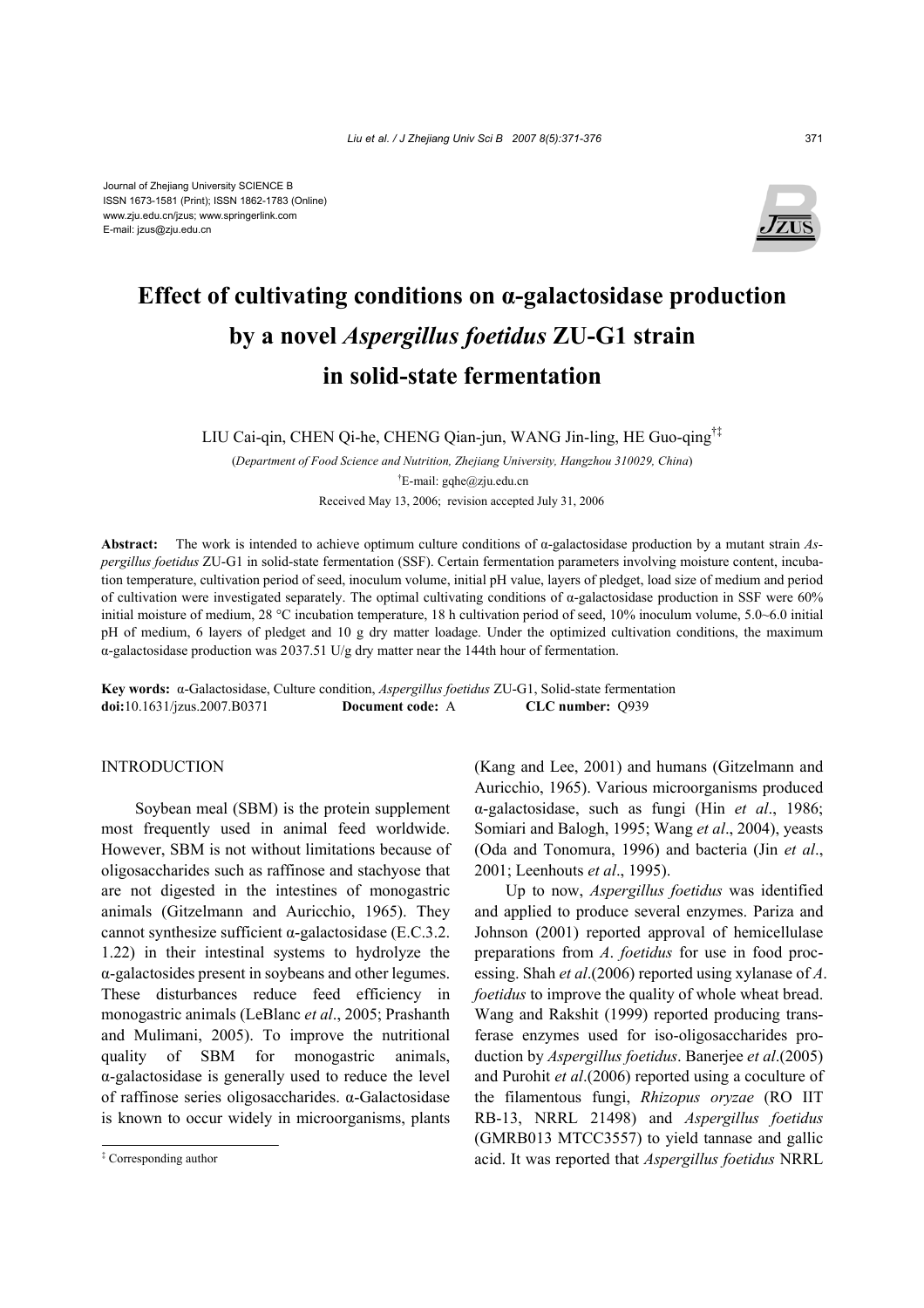337 produced β-fructofuranosidase (Hang and Woodams, 1995). The isolate *Aspergillus foetidus* does not produce ochratoxin A as reported by Schuster *et al*.(2002). *Aspergillus foetidus* is a member of *Aspergillus niger* group which is considered as GRAS (generally regarded as safe) organism.

Solid-state fermentation (SSF) holds tremendous potential for the production of enzymes due to availabilities of equipment and technique, low capital investment, superior productivity, less energy requirements and effluent generation (Nigam and Singh, 1994). In spite of these promising features, comparatively few applications of SSF are currently running on industrial scale mainly due to unsolved technological and scale-up problems (Lekanda and Pérez-Correa, 2004). There has been considerable interest to produce α-galactosidase in SSF processes. Cruz and Park (1982), Kotwal *et al*.(1998), Li *et al*.(2001) and Wang *et al*.(2004) reported α-galactosidase production in SSF. However, little is known concerning the culture conditions by SSF for production of this enzyme by *Aspergillus foetidus*.

In this work, we investigate the influence of cultivating conditions such as moisture content, incubation temperature, cultivation period of seed, inoculum volume, initial pH of medium, layers of pledget, loadage of media and period of cultivation on the α-galactosidase biosynthesis by *Aspergillus foetidus* ZU-G1 in SSF using agricultural residues as substrates without enrichment of the medium. The culture conditions on α-galactosidase production in laboratory scale can potentially be scaled-up.

#### MATERIALS AND METHODS

## **Microorganism and culture medium**

*Aspergillus foetidus* ZU-G1 was isolated from the Chinese traditional soy sauce mash and identified as *Aspergillus foetidus* according to *Manual of Fungi Identification* (Wei, 1979) and *Flora Fungorum Sinicorum (Vol. 5)-Aspergillus et Teleomorphi Cognati Chinese Edition with Latin Name Index* (Qi, 1997). <sup>60</sup>Co γ-ray and low energy N<sup>+</sup> ion beam implantation are used to mutate the strain, and obtain a positive mutant strain with high  $\alpha$ -galactosidase activity. It is preserved at the China General Microbiological Culture Collection Center (CGMCC No. 1628).

The seed medium was potato dextrose agar (PDA). The fermentation medium in  $\alpha$ -galactosidase production was composed as follows (w/w, on dry basis): wheat bran (WB), 83.21%; soybean meal (SBM), 16.64%; FeSO4⋅7H2O, 0.05%; KH2PO4, 0.1%. Distilled water was added. All media were sterilized at 121 °C for 20 min and cooled to room temperature prior to use. Cultivation in SSF was carried out in an incubator where temperature could be controlled automatically. The initial culture condition was 28 °C incubation temperature for 96 h, 12 h cultivation period of seed, 5% inoculum volume, 5.5 initial pH of medium, 8 layers of pledget and 5 g dry matter loadage. Unless otherwise stated, the following tests were conducted in 250 ml flasks under the above conditions.

#### **Crude enzyme extraction**

After an appropriate time of incubation, the fermented medium was stirred. One gram of the fermented medium ground sample was soaked with 50 ml of 100 mmol/L McIlvaine buffer (pH 5.0), and disrupted by a vibrator in water bath at 40 °C for 30 min. Then it was filtered by filter paper and the clear filtrate was used for α-galactosidase activity measurement.

#### **Enzyme assays**

α-Galactosidase assay was carried out in test tubes by the modified version of the method of Garro *et al*.(2004). The reaction mixture contained: 10 mmol/L pNPG 50 µl, 100 mmol/L McIlvaine buffer pH 5.0 50 µl, cell-free extract 100 µl; final volume: 200 µl. The mixture was incubated at 50  $^{\circ}$ C for 10 min, and the reaction was stopped by adding 3 ml of sodium carbonate (0.25 mmol/L). One enzyme unit (U) was defined as the amount of enzyme that released 1.0 µmol of pNP from its substrate pNPG per min under the given assay conditions. The results are expressed as U/g dry matter.

#### **Moisture content**

The percentage moisture in the solid substrate was determined gravimetrically after drying the samples in an oven at 130 °C for 1.5 h.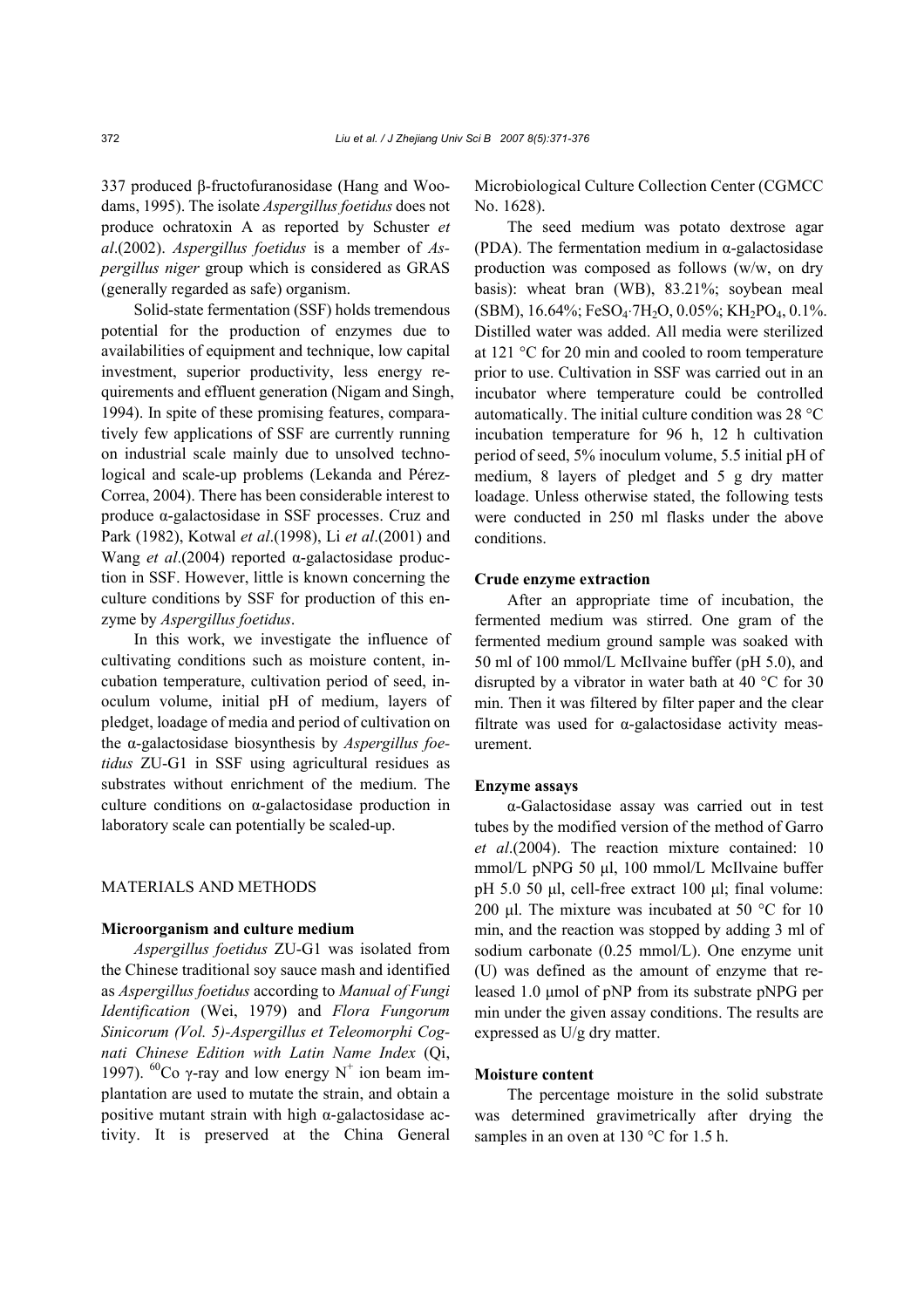## RESULTS AND DISCUSSION

# **Effect of moisture content on α-galactosidase production**

In general, the moisture level of the medium is regarded as a fundamental parameter for microbial growth and metabolite formation. Lower moisture level leads to sub-optimal growth, a lower degree of substrate swelling and high surface tension, whereas higher moisture level decrease porosity, which would cause lower oxygen transfer and heat dissipation and enhanced formation of aerial mycelium (Lonsane *et al*., 1985). This test studied the effects of moisture content on the enzyme production. The initial moisture contents (weight ratio of water to gross substrate) were adjusted to the range of 45%~75% (Fig.1). When the initial moisture content of the medium was 60%, α-galactosidase activity reached its peak value (1 677.1 U/g), after which it fell sharply. However, the range of  $50\%~65\%$  initial moisture had no significant effect on α-galactosidase production. This result differs from that of Kotwal *et al*.(1998), who reported that maximum α-galactosidase activity was obtained when the initial moisture content was 86%. This may be due to the different culture temperatures.



**Fig.1 Effect of initial moisture content of medium on α-galactosidase production** 

# **Effect of incubation temperature on α-galactosidase production**

Temperature is a factor that strongly influences culture growth, as in aerobic fermentations, a large amount of heat is produced during microbial growth. The effect of incubation temperature on α-galactosidase biosynthesis was investigated by incubating the inoculated standard basal media at different temperatures including 25 °C, 28 °C and 30 °C. Since 28 °C produced better enzyme yields as compared to 25  $\degree$ C and 30  $\degree$ C (Fig.2), the subsequent optimization studies were carried out at this incubation temperature. It was also found that the spores germinated very slowly when the incubation temperature was 25 °C.



**Fig.2 Effect of incubation temperature on α-galactosidase production** 

## **Effect of cultivation period of seed on α-galactosidase production**

Short time cultivation period of seed will delay fungal growth, and long time will induce microorganism aging. Different incubation time of seed  $(1\times10^6$  spores/ml) was employed to study the effect on α-galactosidase production. The result is depicted in Fig.3. The maximum α-galactosidase production was obtained when seeds were cultivated at 18 h. With longer cultivation time the yield of α-galactosidase had decreasing trend. This further confirmed that the highest activity of enzyme would not arise until a sufficient biomass was formed. Further extending incubation time had no positive effect on increasing the enzyme yield.

# **Effect of inoculum volume on α-galactosidase production**

Adequate inoculum can initiate fast mycelium growth and product formation, thereby reducing other organism contamination. The effect of inoculum volume on  $\alpha$ -galactosidase production is shown in Fig.4. There was good  $\alpha$ -galactosidase production when the inoculum size was 5%~20%. The maximum production occurred at 10% inoculum volume. A small quantity of inoculum obviously postponed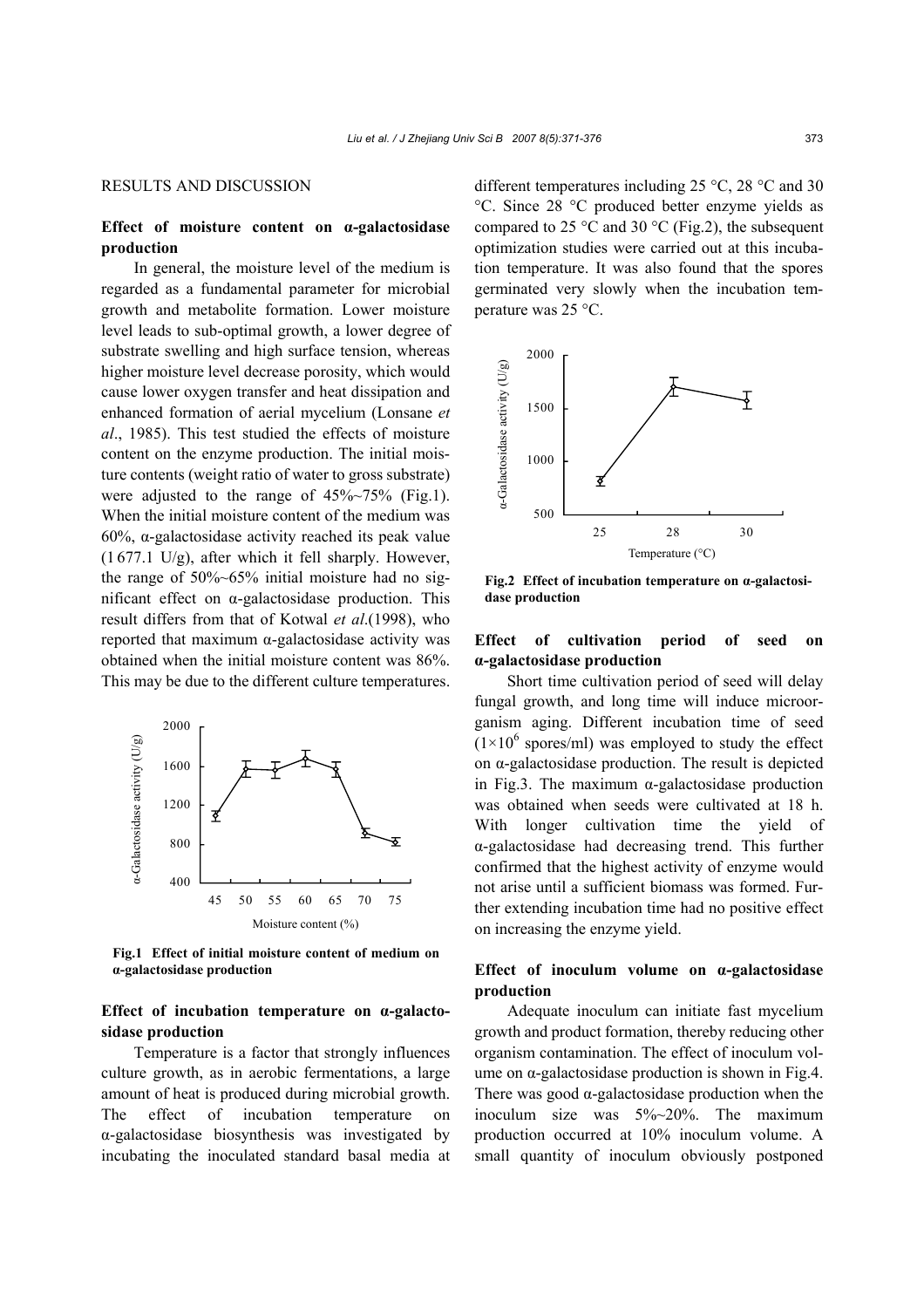mycelia growth and reduced enzyme productivity. The higher the inoculum volume the more difficult the heat transfer is, although water-holding capacity of media is better.



**Fig.3 Effect of cultivation period of seed on α-galactosidase production** 



**Fig.4 Effect of inoculum volume on α-galactosidase production** 

# **Effect of initial medium pH on α-galactosidase production**

To investigate the effect of culture pH on α-galactosidase production, culture media was adjusted to different pH  $(4.5~6.5)$  with 100 mmol/L McIlvaine buffer. The results revealed that the active pH of the medium for enzyme production was 5.0~6.0 (Fig.5). It could be speculated that solid substrate contributed to a better buffering capacity. This optimum pH was a little lower than that reported by Wang *et al*.(2004) for his strain whose pH was 5.5~6.5.

# **Effect of layers of pledget on α-galactosidase production**

In SSF, aeration has essential functions: oxygen supply for aerobic metabolism, and removal of  $CO<sub>2</sub>$ , heat, water vapor, and volatile components produced during the metabolism. Aeration also has very important effects on hydration properties in SSF (Gervais and Molin, 2003). For good ventilation, different layer of pledget on α-galactosidase production was studied. The result revealed that 6 layers of pledget were better than 8 layers for enzyme production (Fig.6). This revealed good ventilation contributed to higher enzyme activity.



**Fig.5 Effect of initial medium pH on α-galactosidase production** 



**Fig.6 Effect of layers of pledget on α-galactosidase production** 

## **Effect of the amount of medium on α-galactosidase production**

Lower loadage makes heat dissipation easy, but the loss of water would be fast. Thus, it is necessary to maintain an appropriate ratio of media weight to fermenter volume. The effect of the amount  $(5~15 g$  dry matter) of medium on enzyme production in 250 ml flasks is showed in Fig.7. The results revealed that 10 g dry matter of medium contributed to higher enzyme activity than other dry matter weight of medium, and that the maximum reached 1842.17 U/g dry matter.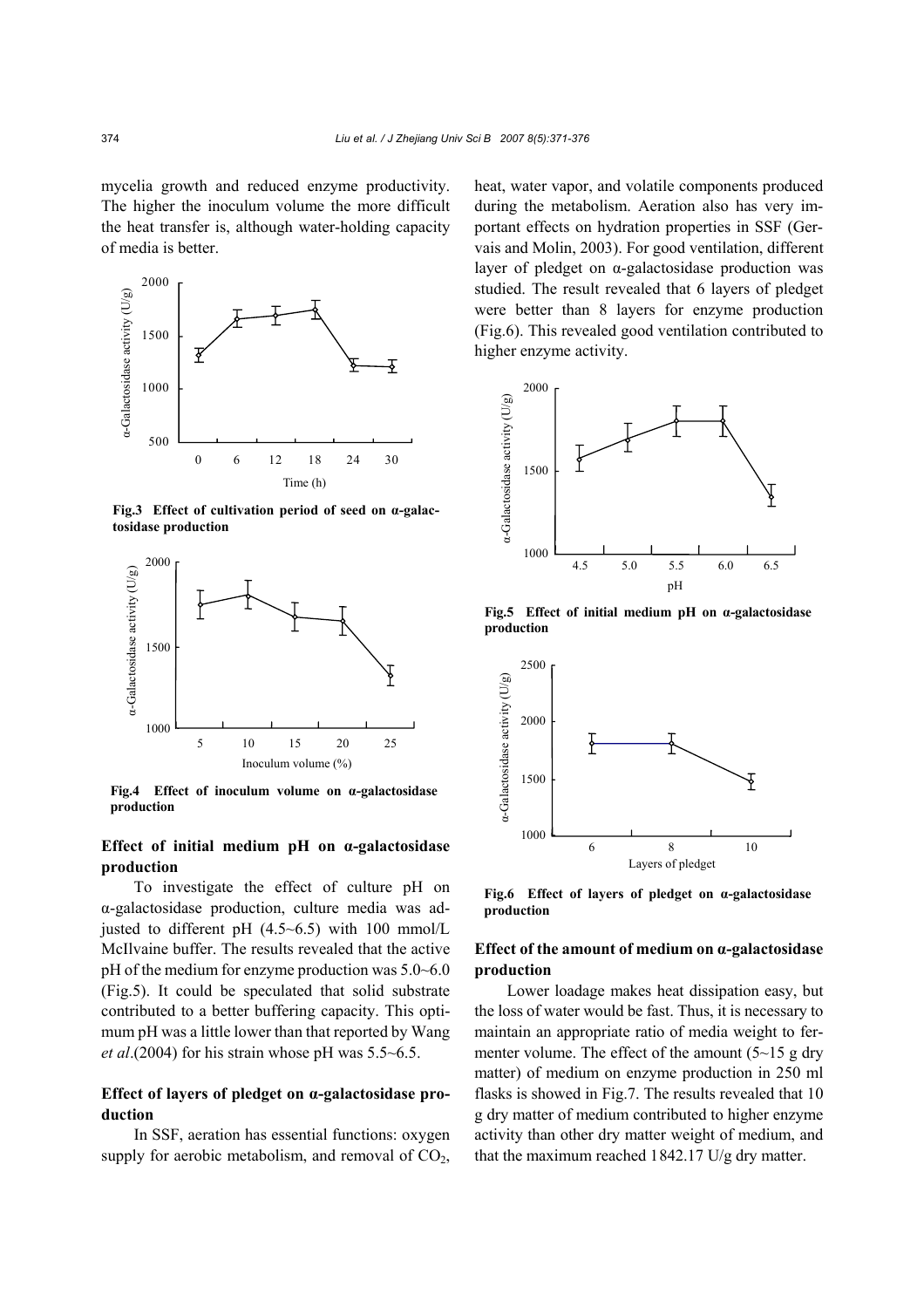

**Fig.7 Effect of loadage of medium on α-galactosidase production** 

# **Effect of incubation time on α-galactosidase production**

Different incubation time  $(0{\sim}192 \text{ h})$  was employed to study the effect on  $\alpha$ -galactosidase production. The fermentation was carried out keeping all other conditions at their above optimum levels. Sampling per 12 h was prepared for assay. It is depicted in Fig.8. The maximum enzyme activity was found on the 144th hour of fermentation. The result was the same as that for submerged fermentation (data not publish). With extending cultivation time the yield of α-galactosidase had decreasing trend. This result confirmed that highest activity of enzyme would not occur until a sufficient biomass was formed, and that further extending incubation time had no effect on improving the enzyme yield.



**Fig.8 Effect of incubation time on α-galactosidase production** 

Analysis of the average moisture content at the end of the fermentation runs revealed that medium moisture content increased with  $\alpha$ -galactosidase

formation at early stages, but decreased at higher fermentation. The moisture content changes during the course of fermentation due to formation of metabolic water during fungi growth (von Meien and Mitchell, 2002), and condensate droplets that might be caused by small differences in air currents and evaporation which is required to remove heat generated by metabolism and utilization by fungi (Lonsane *et al*., 1985; Nagel *et al*., 2001a). The water activity  $a_w$  fluctuated near 0.983~0.988 during the fermentation, and optimum  $a_w$  for  $\alpha$ -galactosidase biosynthesis was 0.987. As a whole, the moisture content and water activity were above the critical levels for growth, i.e.  $x_w$  > 0.5 kg H<sub>2</sub>O/(kg insoluble dry matter) and  $a_w$  > 0.96 (Nagel *et al.*, 2001b). This result indicates that the medium moisture content did not hamper fungal growth.

## **CONCLUSION**

Laboratory-scale experiments may provide a basis for scaling-up of α-galactosidase production in SSF. Cultivating conditions for α-galactosidase biosynthesis by *Aspergillus foetidus* ZU-G1 in SSF was investigated. In our experiment, the substrate was broke up after inoculation. Mixing is needed to avoid aggregation of substrate, but frequent mixing did not benefit α-galactosidase production because of injury to the microbial cells. The optimal cultivation conditions of α-galactosidase in SSF was 60% moisture level of the medium, 28 °C incubation temperature, 18 h cultivation period of seed, 10% inoculum volume, 5.0~6.0 initial pH of medium, 6 layers of pledget and 10 g dry matter loadage. Under the above optimized cultivation conditions, the maximum α-galactosidase production was 2037.51 U/g dry matter near the 144th hour of fermentation. Future research will be focused on optimizing the key factors of culture conditions and nutrient to obtain higher α-galactosidase production at low cost, which is desirable for the industrial development.

#### **References**

- Banerjee, R., Mukherjee, G., Patra, K.C., 2005. Microbial transformation of tannin-rich substrate to gallic acid through co-culture method. *Bioresour. Technol.*, **96**(8): 949-953. [doi:10.1016/j.biortech.2004.08.004]
- Cruz, R., Park, Y.K., 1982. Production of fungal